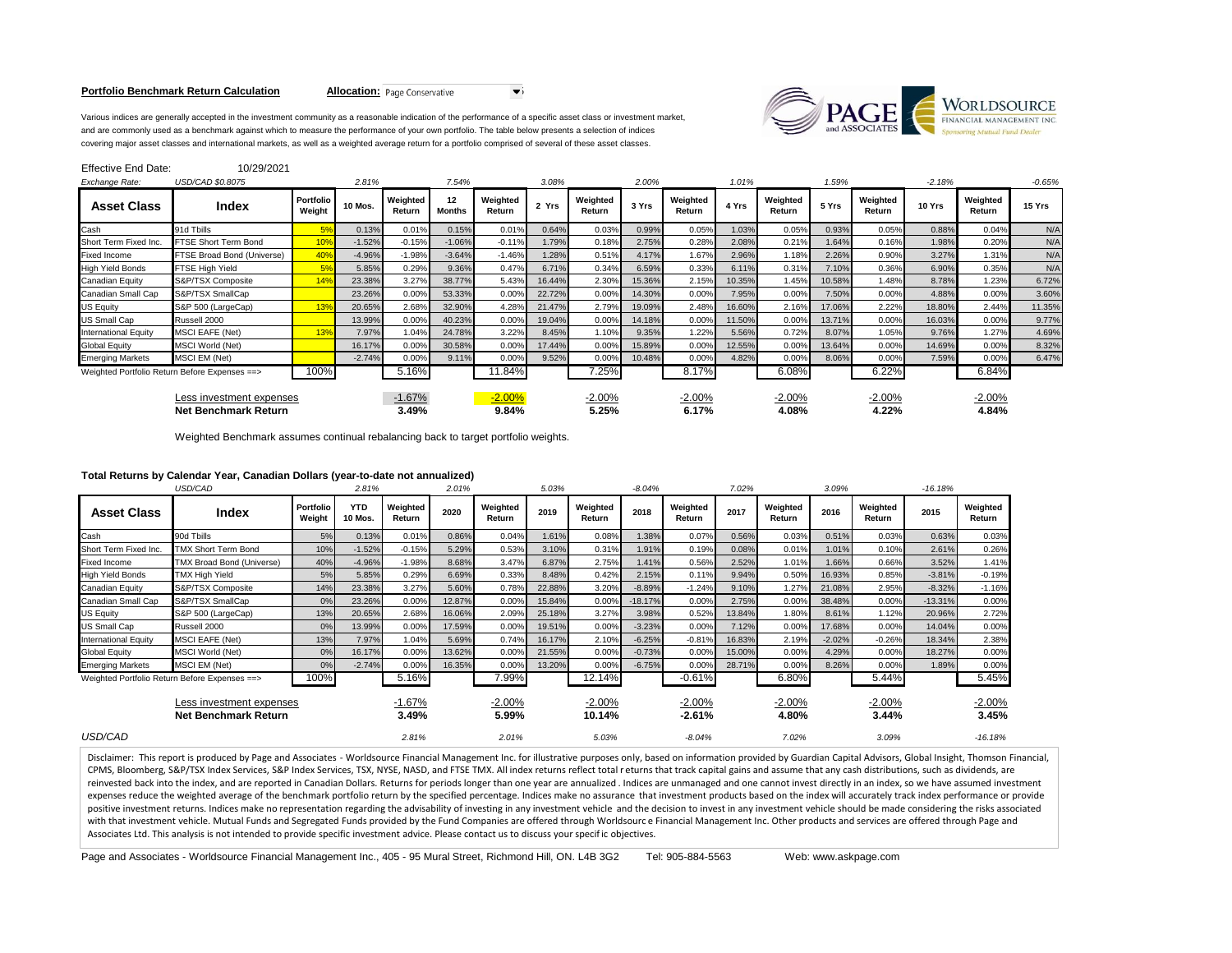### **Portfolio Benchmark Return Calculation Allocation:** Page Balanced



Various indices are generally accepted in the investment community as a reasonable indication of the performance of a specific asset class or investment market, and are commonly used as a benchmark against which to measure the performance of your own portfolio. The table below presents a selection of indices covering major asset classes and international markets, as well as a weighted average return for a portfolio comprised of several of these asset classes.

| Effective End Date:                                     | 10/29/2021                                    |                            |                |                    |                     |                    |        |                    |        |                    |        |                    |        |                    |          |                    |          |
|---------------------------------------------------------|-----------------------------------------------|----------------------------|----------------|--------------------|---------------------|--------------------|--------|--------------------|--------|--------------------|--------|--------------------|--------|--------------------|----------|--------------------|----------|
| Exchange Rate:                                          | USD/CAD \$0.8075                              |                            | 2.81%          |                    | 7.54%               |                    | 3.08%  |                    | 2.00%  |                    | 1.01%  |                    | 1.59%  |                    | $-2.18%$ |                    | $-0.65%$ |
| <b>Asset Class</b>                                      | Index                                         | <b>Portfolio</b><br>Weight | <b>10 Mos.</b> | Weighted<br>Return | 12<br><b>Months</b> | Weighted<br>Return | 2 Yrs  | Weighted<br>Return | 3 Yrs  | Weighted<br>Return | 4 Yrs  | Weighted<br>Return | 5 Yrs  | Weighted<br>Return | 10 Yrs   | Weighted<br>Return | 15 Yrs   |
| Cash                                                    | 91d Tbills                                    |                            | 0.13%          | 0.00%              | 0.15%               | 0.00%              | 0.64%  | 0.02%              | 0.99%  | 0.03%              | 1.03%  | 0.03%              | 0.93%  | 0.03%              | 0.88%    | 0.03%              | N/A      |
| Short Term Fixed Inc.                                   | FTSE Short Term Bond                          |                            | $-1.52%$       | 0.00%              | $-1.06%$            | 0.00%              | 1.79%  | 0.00%              | 2.75%  | 0.00%              | 2.08%  | 0.00%              | 1.64%  | 0.00%              | 1.98%    | 0.00%              | N/A      |
| <b>Fixed Income</b>                                     | FTSE Broad Bond (Universe)                    | 27%                        | $-4.96%$       | $-1.34%$           | $-3.64%$            | $-0.98%$           | 1.28%  | 0.35%              | 4.17%  | 1.13%              | 2.96%  | 0.80%              | 2.26%  | 0.61%              | 3.27%    | 0.88%              | N/A      |
| <b>High Yield Bonds</b>                                 | FTSE High Yield                               | 10 <sub>9</sub>            | 5.85%          | 0.59%              | 9.36%               | 0.94%              | 6.71%  | 0.67%              | 6.59%  | 0.66%              | 6.11%  | 0.61%              | 7.10%  | 0.71%              | 6.90%    | 0.69%              | N/A      |
| Canadian Equity                                         | S&P/TSX Composite                             | 16 <sup>9</sup>            | 23.38%         | 3.74%              | 38.77%              | 6.20%              | 16.44% | 2.63%              | 15.36% | 2.46%              | 10.35% | 1.66%              | 10.58% | 1.69%              | 8.78%    | 1.40%              | 6.72%    |
| Canadian Small Cap                                      | S&P/TSX SmallCap                              |                            | 23.26%         | 0.93%              | 53.33%              | 2.13%              | 22.72% | 0.91%              | 14.30% | 0.57%              | 7.95%  | 0.32%              | 7.50%  | 0.30%              | 4.88%    | 0.20%              | 3.60%    |
| <b>US Equity</b>                                        | S&P 500 (LargeCap)                            | 16 <sup>o</sup>            | 20.65%         | 3.30%              | 32.90%              | 5.26%              | 21.47% | 3.44%              | 19.09% | 3.05%              | 16.60% | 2.66%              | 17.06% | 2.73%              | 18.80%   | 3.01%              | 11.35%   |
| US Small Cap                                            | Russell 2000                                  |                            | 13.99%         | 0.56%              | 40.23%              | 1.61%              | 19.04% | 0.76%              | 14.18% | 0.57%              | 11.50% | 0.46%              | 13.71% | 0.55%              | 16.03%   | 0.64%              | 9.77%    |
| <b>International Equity</b>                             | <b>MSCI EAFE (Net)</b>                        | 16%                        | 7.97%          | 1.28%              | 24.78%              | 3.96%              | 8.45%  | 1.35%              | 9.35%  | 1.50%              | 5.56%  | 0.89%              | 8.07%  | 1.29%              | 9.76%    | 1.56%              | 4.69%    |
| <b>Global Equity</b>                                    | <b>MSCI World (Net)</b>                       |                            | 16.17%         | 0.00%              | 30.58%              | 0.00%              | 17.44% | 0.00%              | 15.89% | 0.00%              | 12.55% | 0.00%              | 13.64% | 0.00%              | 14.69%   | 0.00%              | 8.32%    |
| <b>Emerging Markets</b>                                 | MSCI EM (Net)                                 |                            | $-2.74%$       | $-0.11%$           | 9.11%               | 0.36%              | 9.52%  | 0.38%              | 10.48% | 0.42%              | 4.82%  | 0.19%              | 8.06%  | 0.32%              | 7.59%    | 0.30%              | 6.47%    |
|                                                         | Weighted Portfolio Return Before Expenses ==> | 100%                       |                | 8.95%              |                     | 19.50%             |        | 10.50%             |        | 10.38%             |        | 7.61%              |        | 8.23%              |          | 8.71%              |          |
| Less investment expenses<br><b>Net Benchmark Return</b> |                                               |                            |                | $-1.67%$<br>7.28%  |                     | $-2.00%$<br>17.50% |        | $-2.00%$<br>8.50%  |        | $-2.00%$<br>8.38%  |        | $-2.00%$<br>5.61%  |        | $-2.00%$<br>6.23%  |          | $-2.00%$<br>6.71%  |          |

Weighted Benchmark assumes continual rebalancing back to target portfolio weights.

# **Total Returns by Calendar Year, Canadian Dollars (year-to-date not annualized)**

|                                                         | USD/CAD                                               |                     | 2.81%                        |                    | 2.01%  | 5.03%              |        |                    | $-8.04%$  |                      |        |                    | 3.09%    |                    | $-16.18%$ |                    |
|---------------------------------------------------------|-------------------------------------------------------|---------------------|------------------------------|--------------------|--------|--------------------|--------|--------------------|-----------|----------------------|--------|--------------------|----------|--------------------|-----------|--------------------|
| <b>Asset Class</b>                                      | Index                                                 | Portfolio<br>Weight | <b>YTD</b><br><b>10 Mos.</b> | Weighted<br>Return | 2020   | Weighted<br>Return | 2019   | Weighted<br>Return | 2018      | Weighted<br>Return   | 2017   | Weighted<br>Return | 2016     | Weighted<br>Return | 2015      | Weighted<br>Return |
| Cash                                                    | 90d Tbills                                            | 3%                  | 0.13%                        | 0.00%              | 0.86%  | 0.03%              | 1.61%  | 0.05%              | 1.38%     | 0.04%                | 0.56%  | 0.02%              | 0.51%    | 0.02%              | 0.63%     | 0.02%              |
| Short Term Fixed Inc.                                   | <b>TMX Short Term Bond</b>                            | 0%                  | $-1.52%$                     | 0.00%              | 5.29%  | 0.00%              | 3.10%  | 0.00%              | 1.91%     | 0.00%                | 0.08%  | 0.00%              | 1.01%    | 0.00%              | 2.61%     | 0.00%              |
| Fixed Income                                            | <b>TMX Broad Bond (Universe)</b>                      | 27%                 | $-4.96%$                     | $-1.34%$           | 8.68%  | 2.34%              | 6.87%  | 1.85%              | 1.41%     | 0.38%                | 2.52%  | 0.68%              | 1.66%    | 0.45%              | 3.52%     | 0.95%              |
| <b>High Yield Bonds</b>                                 | <b>TMX High Yield</b>                                 | 10%                 | 5.85%                        | 0.59%              | 6.69%  | 0.67%              | 8.48%  | 0.85%              | 2.15%     | 0.22%                | 9.94%  | 0.99%              | 16.93%   | 1.69%              | $-3.81%$  | $-0.38%$           |
| Canadian Equity                                         | S&P/TSX Composite                                     | 16%                 | 23.38%                       | 3.74%              | 5.60%  | 0.90%              | 22.88% | 3.66%              | $-8.89%$  | $-1.42%$             | 9.10%  | 1.46%              | 21.08%   | 3.37%              | $-8.32%$  | $-1.33%$           |
| Canadian Small Cap                                      | S&P/TSX SmallCap                                      | 4%                  | 23.26%                       | 0.93%              | 12.87% | 0.51%              | 15.84% | 0.63%              | $-18.17%$ | $-0.73%$             | 2.75%  | 0.11%              | 38.48%   | 1.54%              | $-13.31%$ | $-0.53%$           |
| US Equity                                               | S&P 500 (LargeCap)                                    | 16%                 | 20.65%                       | 3.30%              | 16.06% | 2.57%              | 25.18% | 4.03%              | 3.98%     | 0.64%                | 13.84% | 2.21%              | 8.61%    | 1.38%              | 20.96%    | 3.35%              |
| US Small Cap                                            | Russell 2000                                          | 4%                  | 13.99%                       | 0.56%              | 17.59% | 0.70%              | 19.51% | 0.78%              | $-3.23%$  | $-0.13%$             | 7.12%  | 0.28%              | 17.68%   | 0.71%              | 14.04%    | 0.56%              |
| <b>International Equity</b>                             | <b>MSCI EAFE (Net)</b>                                | 16%                 | 7.97%                        | .28%               | 5.69%  | 0.91%              | 16.17% | 2.59%              | $-6.25%$  | $-1.00%$             | 16.83% | 2.69%              | $-2.02%$ | $-0.32%$           | 18.34%    | 2.93%              |
| <b>Global Equity</b>                                    | <b>MSCI World (Net)</b>                               | 0%                  | 16.17%                       | 0.00%              | 13.62% | 0.00%              | 21.55% | 0.00%              | $-0.73%$  | 0.00%                | 15.00% | 0.00%              | 4.29%    | 0.00%              | 18.27%    | 0.00%              |
| <b>Emerging Markets</b>                                 | MSCI EM (Net)                                         | 4%                  | $-2.74%$                     | $-0.11%$           | 16.35% | 0.65%              | 13.20% | 0.53%              | $-6.75%$  | $-0.27%$             | 28.71% | 1.15%              | 8.26%    | 0.33%              | 1.89%     | 0.08%              |
|                                                         | 100%<br>Weighted Portfolio Return Before Expenses ==> |                     |                              | 8.95%              |        | 9.29%              |        | 14.97%             |           | $-2.27%$             |        | 9.60%              |          | 9.16%              |           | 5.65%              |
| Less investment expenses<br><b>Net Benchmark Return</b> |                                                       |                     |                              | -1.67%<br>7.28%    |        | $-2.00%$<br>7.29%  |        | $-2.00%$<br>12.97% |           | $-2.00%$<br>$-4.27%$ |        | $-2.00%$<br>7.60%  |          | $-2.00\%$<br>7.16% |           | $-2.00%$<br>3.65%  |
| USD/CAD                                                 |                                                       |                     |                              | 2.81%              |        | 2.01%              |        | 5.03%              |           | $-8.04%$             |        | 7.02%              |          | 3.09%              |           | $-16.18%$          |

Disclaimer: This report is produced by Page and Associates - Worldsource Financial Management Inc. for illustrative purposes only, based on information provided by Guardian Capital Advisors, Global Insight, Thomson Financi CPMS, Bloomberg, S&P/TSX Index Services, S&P Index Services, TSX, NYSE, NASD, and FTSE TMX. All index returns reflect total r eturns that track capital gains and assume that any cash distributions, such as dividends, are reinvested back into the index, and are reported in Canadian Dollars. Returns for periods longer than one year are annualized . Indices are unmanaged and one cannot invest directly in an index, so we have assumed investmen expenses reduce the weighted average of the benchmark portfolio return by the specified percentage. Indices make no assurance that investment products based on the index will accurately track index performance or provide positive investment returns. Indices make no representation regarding the advisability of investing in any investment vehicle and the decision to invest in any investment vehicle should be made considering the risks associ with that investment vehicle. Mutual Funds and Segregated Funds provided by the Fund Companies are offered through Worldsourc e Financial Management Inc. Other products and services are offered through Page and Associates Ltd. This analysis is not intended to provide specific investment advice. Please contact us to discuss your specific objectives.

Page and Associates - Worldsource Financial Management Inc., 405 - 95 Mural Street, Richmond Hill, ON. L4B 3G2 Tel: 905-884-5563 Web: www.askpage.com